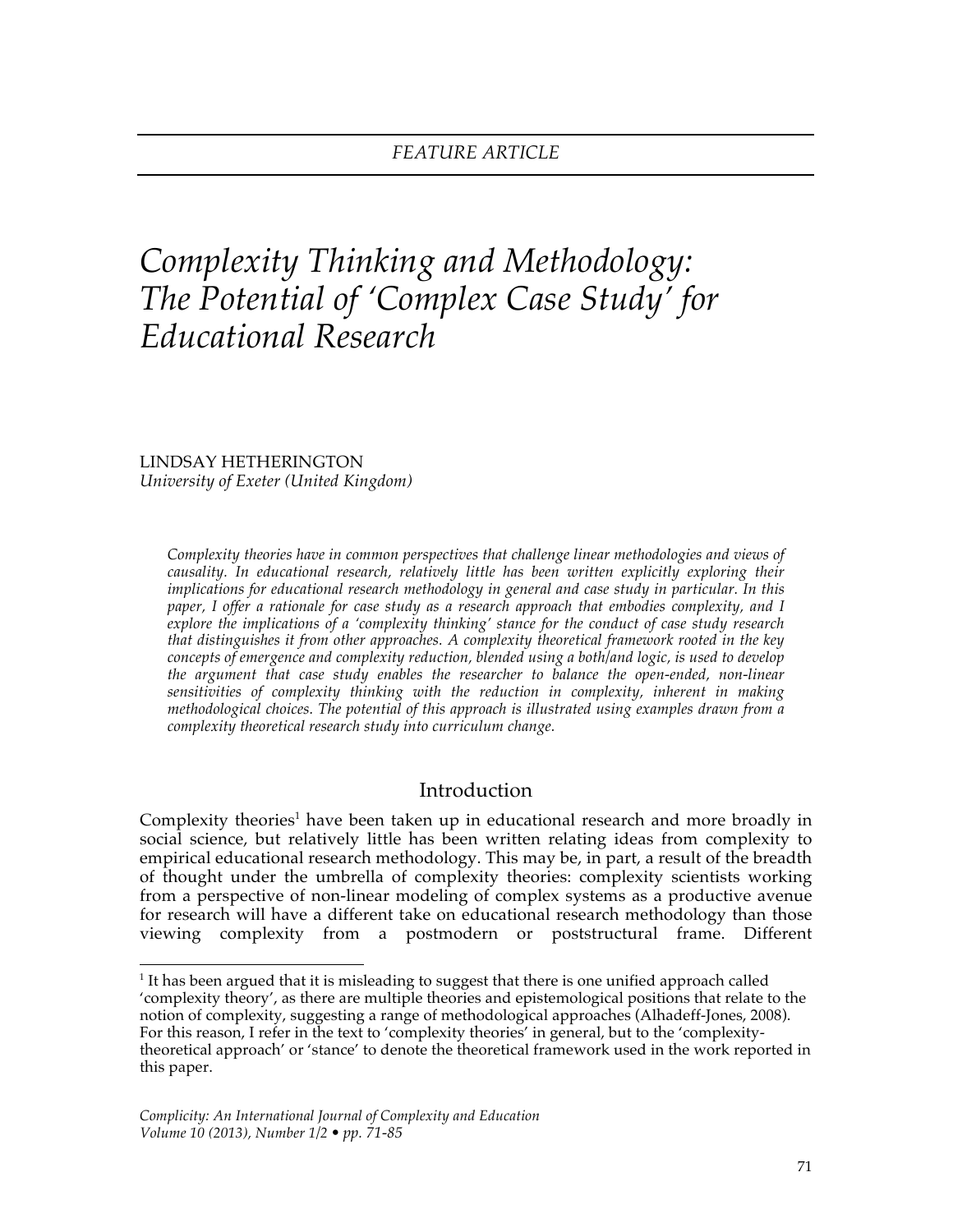epistemological assumptions regarding ways of working with complexity lead to different methodological approaches to exploring complexity. Despite this variability, it has been argued that complexity may offer an "emerging paradigm" in educational research because it "not only provides a powerful challenge to conventional approaches to educational research but also suggests both a substantive agenda and set of methodologies" (Cohen, Manion, & Morrison, 2007 p. 34). This claim rests on the understanding that complexity theories have in common perspectives that challenge linear methodologies and views of causality, suggest that phenomena need to be viewed holistically and cannot be broken down, require a focus on interactions, and argues for contextual rather than general approaches. Byrne argues that "complexity must become more than a metaphorical apparatus in social science and this can only happen if the complexity frame of reference shapes the actual tools of investigative social science themselves" (Byrne, 2005 p. 96).

In research that takes an explicit 'complexity thinking' approach, it can be argued that complexity theory should inform both the framing of the research problem and the methodological choices in conducting the research. This is not to say that other research approaches are not complex or sensitive to complexity, although they do not necessarily use an explicitly complex theoretical frame. However, as the discussion that follows is based on the premise that for research that *is* situated within a complexity-theoretical frame, it is important to consider the particular implications of this theoretical perspective on methodology. Methodology is the link between ontology, epistemology and theory informing the research, and the practice of conducting that research. As McCall puts it, "ideally, a methodology is a coherent set of ideas about the philosophy, methods and data that underlie the research process and production of knowledge" (McCall, 2005 p. 1774). Any discussion of a complexity-informed methodology will therefore need to be coherent and theoretically well-grounded, with a clear link between the methods and data, the complexity theoretical perspective informing the work, and the epistemological positioning of the complexity frame. In this paper, I explore the use of a case study approach to research with these considerations in mind. To illustrate the ideas developed, I shall draw on examples from a research study in which I used a complexity theoretical framework to explore the introduction of an 'Opening Minds' curriculum for 11-12 year old students in one UK school. Since complexity is not one unified approach, in order to explain the perspective developed in this paper, I begin by outlining my position in relation to complexity thinking with particular reference to *emergence* and *complexity reduction*. My aim with this paper is to show how this complexity lens enabled me to interact with some methodological challenges in educational research in relation to case study approaches, and thus offer a heuristic for other researchers engaging with complexity as a practical research orientation.

Within the complexity literature, different epistemological positions are apparent, which affect the methodological choices researchers make. Richardson and Cilliers offer a helpful discussion of some of these schools of thought around complexity theory in which they focus on 'reductionist complexity science', 'soft complexity', and 'complexity thinking'. This work is from the perspective of the latter, which these authors view as something in between the hard and soft approaches (Richardson & Cilliers, 2001, p. 5), and which appeals to my sense of the need to maintain both research rigor and a pragmatic epistemological position in which the researcher is situated within and constructs an understanding of the real world of the classroom. Complexity research which focuses more on the reflexive and epistemological dimensions of complexity is exemplified in the work of Morin, who advocates a stance in which: "… complex thought involves the integration of both the complexity of our identity as human beings (Morin, 2001) and the complexity of ethical issues generated by a conception of science understood through its own uncertainty (Morin, 1973, 2004)" (Alhadeff-Jones, 2008, p. 76). From this perspective, the researcher is situated within the classroom and needs to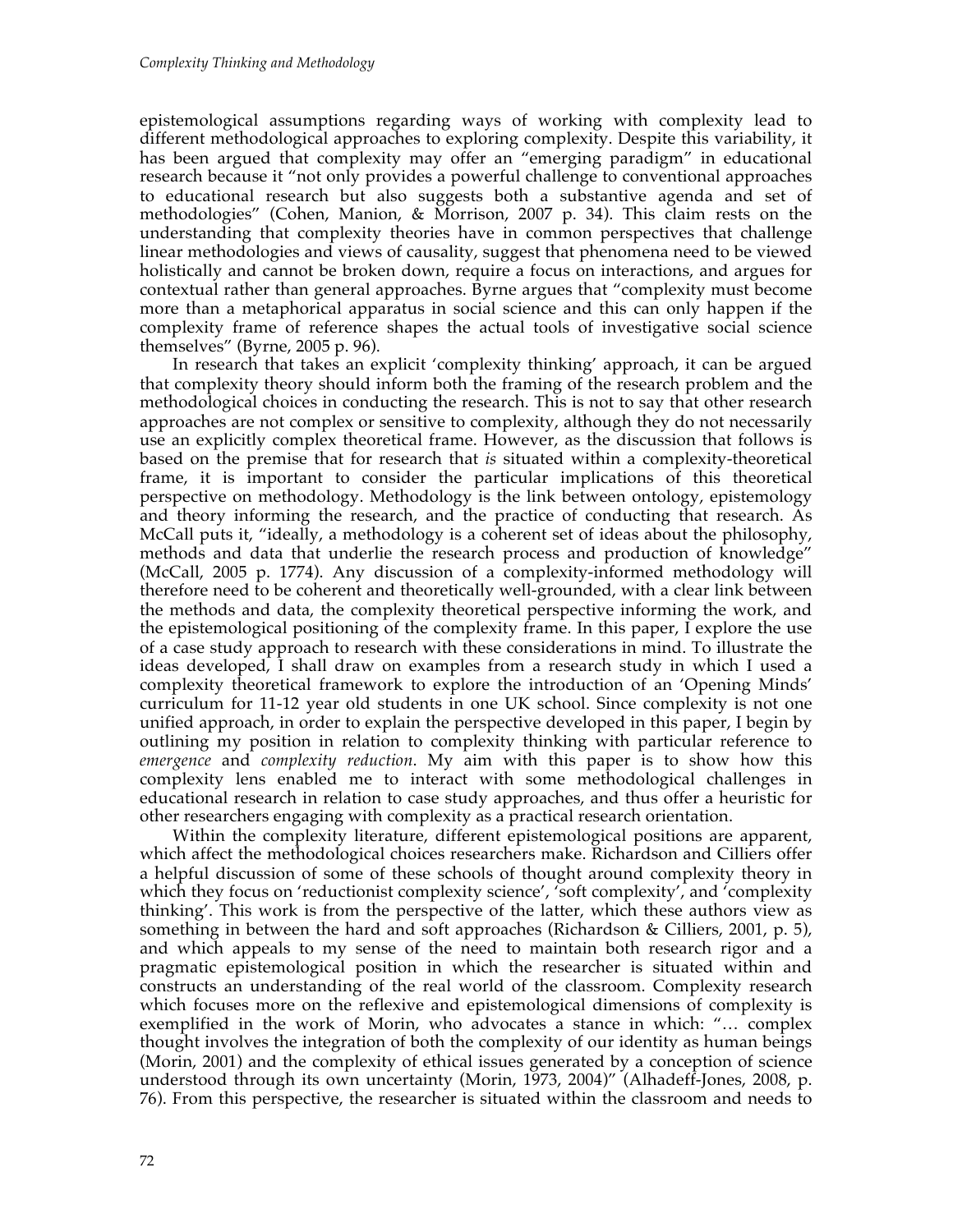engage in a pragmatic sense in researching the 'messiness' of classroom practice. In the example of case study research used in this paper, I chose to adopt a 'complexity thinking' stance to explore an example of curriculum change that was rooted in the epistemology and theoretical work of Osberg, Biesta and Cilliers (Osberg, 2008; Osberg & Biesta, 2007; Osberg, Biesta, & Cilliers, 2008), with the intention of taking this work forward in an empirical setting. Focusing on the concept of *strong emergence*, these authors take seriously the implications of complexity in relation to non-linearity and uncertainty and time-irreversibility, which leads to a form of complexity thinking that is "sensitive to [complexity's] own conclusions…that help us think about the world and knowledge in ways that do not result in, or seek closure" (Osberg, 2005 p. 185). In researching the changing curriculum, I chose to explore case study methods as a way of working with this sensitivity, considering the following questions: (a) what are the resonances and dissonances between 'classic' case study approaches and complexity thinking? (b) what might a 'complexity thinking' approach to case study do differently from others?

### Emergence and complexity reduction

In taking a complexity thinking perspective, it is helpful to keep in mind some key characteristics of complex systems, in which the concept of *emergence* is crucially important. Assuming that schools can be treated as complex systems<sup>2</sup>, the rich interactions within the system, which have non-linear cause-effect relationships, lead to emergence as a result of self-organization in which different emergent levels all exhibit complex system behavior – in other words, the system does not become less complex if it is analyzed at a smaller scale or 'lower' organizational level (Cilliers, 1998). At the same time, complex systems are open to their environment and respond to environmental or contextual changes, and the response change (emergence over time), though subject to environmental constraints or constraints resulting from the systems' unique history, are also subject to chance and are therefore unpredictable (Cilliers, 1998; Davis & Sumara, 2006). The concept of *strong emergence* was particularly important in the theoretical perspective used in this research. The logic associated with this concept argues that emergence in complex systems is not only a result of the impossibility of gathering all the necessary information about the system that would enable us to accurately predict the future, it is a result of the role of chance selection from a range of possibilities, meaning that the future of the system *is impossible to determine prior to its emergence*  (Osberg & Biesta, 2007). Conducting case study research from a complexivist perspective means considering the implications of the concept of emergence as a crucial element in complexity thinking<sup>3</sup>, and this entails consideration of emergence in relation to system organization and change in the system over time. In the discussion developed in this paper, I therefore explore the importance of this concept for paying particular attention to interactions and relationships within the different formal and informal organizational layers within the school system on the one hand, and the necessity for a temporal element to the case study on the other.

 $\frac{1}{2}$  $2$  There is insufficient space to argue this point in this paper, but refer to Davis and Sumara (2006) for further reading on the subject.

<sup>&</sup>lt;sup>3</sup> Indeed, I would argue that even where research is not explicitly using the language of complexity, where there is sensibility towards exploring uncertainty within social systems that have the capacity to self-organize, and where the interactions and relationships between different aspects of the system are considered, then the research could be considered complexivist in some way. I would also argue that for such research, the language of complexity can offer useful insight, as different use of language aids shifts in thinking, for example in engaging with thinking differently as a result of engagement with non-linear perspectives on causality (Kuhn, 2008).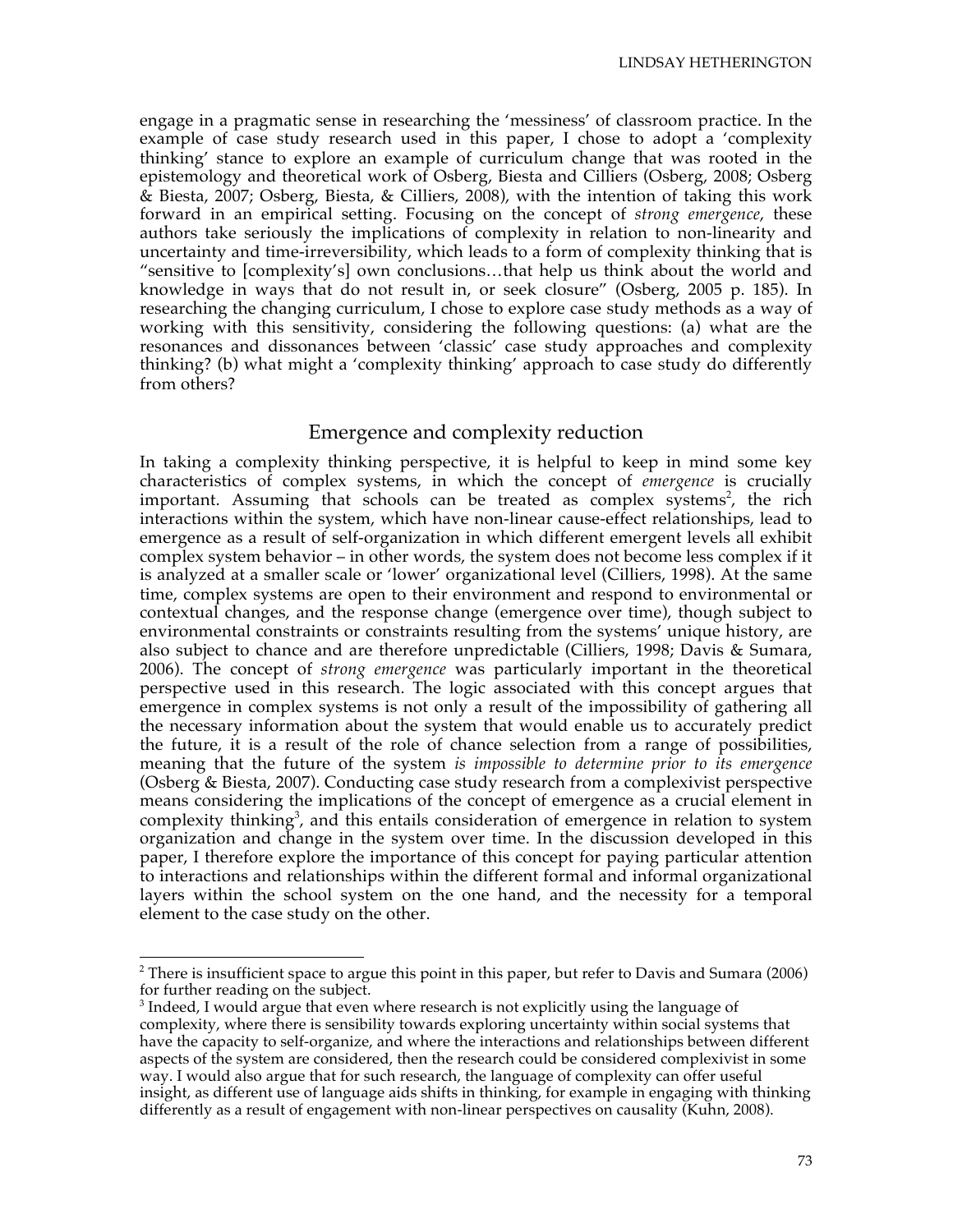Alongside emergence, complexity reduction is an important key concept, which refers to ways in which the complexity of social systems may be reduced, for example by reducing opportunities for dialogue. The notion of complexity reduction is important in education and schooling as a number of authors have noted that aspects of the school system, including timetables, curricula, classroom organization and layout, and school hierarchies may all contribute to the reduction of the potential complexity of schooling, or mitigate against the conditions for emergence in various ways (e.g., Biesta, 2010; Frelin & Grannas, 2010; Simons & Olssen, 2010). Complexity reduction is also important in the context of research as well as education, because the act of conducting research also acts to reduce the complexity of the system.

If complexity is characterized by rich interactions between large numbers of diverse elements within open systems, with the operation of positive and negative recursive feedback loops influencing these interactions, then complexity reduction can be viewed as acting against these features of complexity appearing or continuing. Biesta (2010, p. 7) takes this line in defining complexity reduction as having to do with: (a) reducing the number of options for action for elements within a system; and (b) impacting on the recursivity of the system by constraining the language used in the system. Complexity may be reduced or constrained through, for example, minimizing the interaction of a system with its environment, minimizing the opportunity for interaction within the system, or through decreasing the number of elements within the system. It appears, therefore, that complexity can be reduced in various ways in the process of educational research: the researcher's understanding of complexity, choice of theoretical approach, choice of methods and the artificial boundaries set around the system being researched can all be seen as forms of complexity reduction. Consideration of the implications of such reduction on emergence raises questions over whether complexity reduction can be theorized within a complex epistemological, ontological or methodological frame. Fenwick (2010) characterizes this problem clearly:

The premise is that complexity is the primary condition of life. Interactions among all living elements are dynamic, non-linear and emergent. Therefore ... predictability and consistency ... may only be accomplished through reducing the complexity of the system, i.e. through limiting the number of possible variables and reducing the 'recursivity' of the system and its potential for emergence. But while it may seem natural to take this analytical step, how in fact do we analyse the concept of complexity reduction? Complexity theory itself may not be helpful ... for it does not theorise its own absence. (Fenwick, 2010 p. 58)

Fenwick goes on to discuss the problem of theorizing complexity reduction using complexity thinking, which relates to the anti-reductionist line in complexivist thought. We can suggest that complexity reduction occurs through mechanisms, which remove or inhibit elements needed to produce complexity and emergence. But if we accept that the whole is more than the sum of its parts, then, as Fenwick suggests, "the less-than-whole cannot simply be assumed to be the reduction or suppression of these parts" (Fenwick, 2010, p. 58). Therefore, a simple assumption that complexity reduction entails the removal of some parts of the system, which then prevents emergence, cannot be reconciled with the concept of strong emergence in complexity theory. Instead, the complexity thinking perspective suggests that in any act of complexity reduction (for example through choosing a particular theoretical framework for research), the complexity of the system in which the researcher is embedded may also emerge in unpredictable ways as a result of the researcher's interaction with the system (Fenwick, 2010; Rasmussen, 2010). Rather than complexity reduction existing in opposition to emergence, the two concepts can be seen as working *at the same time*, using the 'both/and' logic common in poststructural thinking and in some perspectives on complexity theory (Pinar & Irwin, 2005; Smitherman Pratt, 2008). Thus, complexity reduction and emergence are simultaneously part of the complex way of thinking in this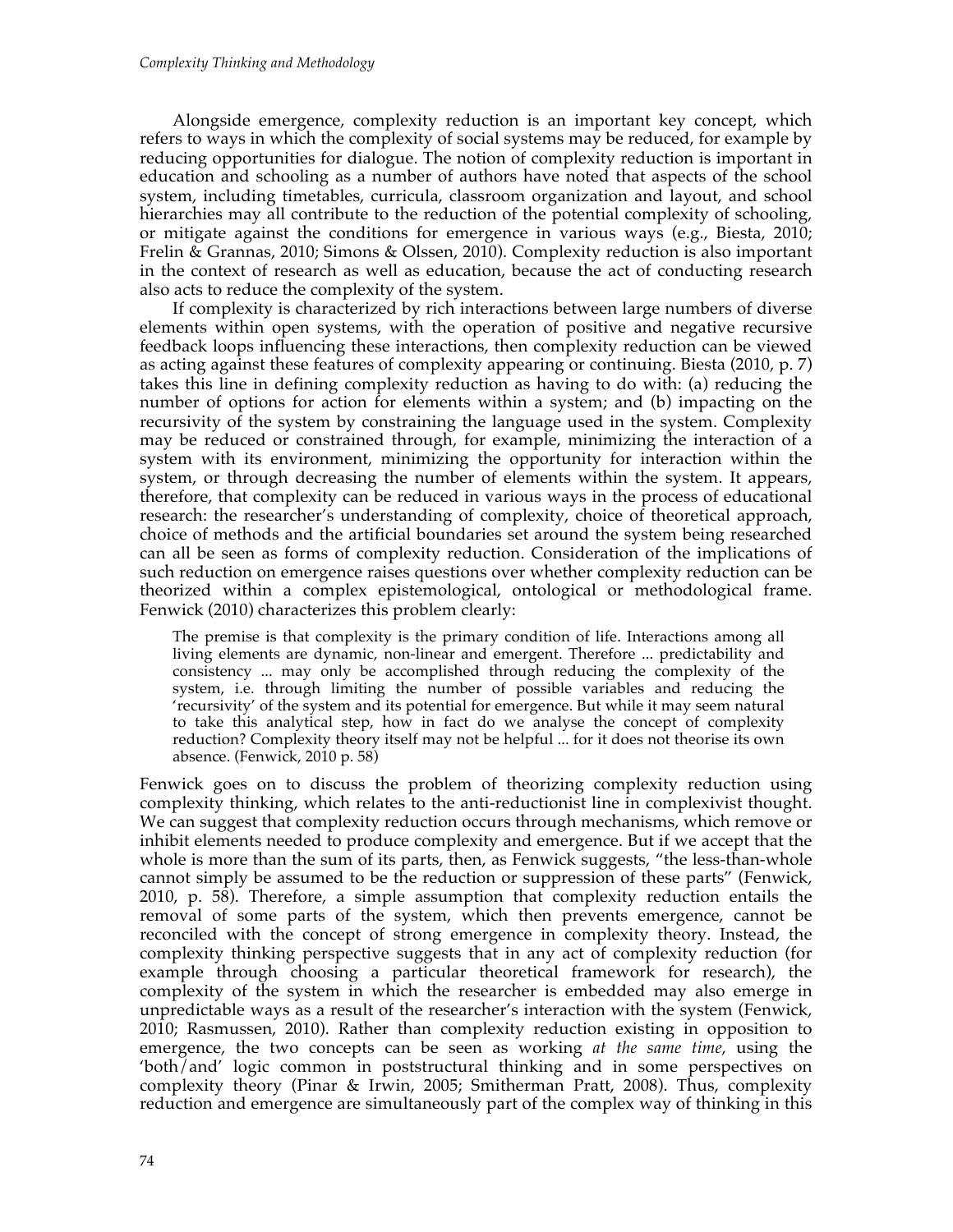research stance. In the following discussion, I use the concepts of emergence and complexity reduction to explore an approach to case study that is rooted in complexity thinking.

## Case study approaches

A case study is expected to catch the complexity of a single case … We study a case when it itself is of very special interest. We look for the detail of interaction with its contexts. Case study is the study of the particularity and complexity of a single case, coming to understand its activity within important circumstances. (Stake, 1995 p. xi)

As Stake suggests, case study is an approach to social science research that focuses on particular cases that are of relevance to the focus of research interest. Distinguished from experimental research which *may* be conducted on small numbers of cases by a naturalistic approach rather than direct control of variables (Hammersley, 2004), case study is often considered an approach to research rather than a methodology that can be "easily summarized as a single, coherent form of educational research" (Chadderton  $\&$ Torrance, 2011, p. p. 53). Case study has developed from a wide range of influences that affect the different purposes of and methods for studying cases in the social sciences, and as a result, there is no one 'case study methodology' but rather a general consensus that case study emphasizes 'study-in-depth'.

The unique and particular nature of case study is seen as both a strength and a limitation. On one hand, it can take an example of an activity and explore it in depth, using multiple methods to achieve a thick description. On the other hand, the unique nature of the case mitigates against generalizability, in spite of the argument that case studies support readers in naturalistic generalization (Stake, 2005). There is also a question over the role of the researcher in researching and interpreting the case. Should the description of the case aim to produce an account of the case from its own perspective, giving voice to the participants, or should the case study be presented from an external, more objective perspective focused around the particular theoretical or evaluative special interest around which the case study is developed? Judgments made about the quality of case study research depend to some extent on the particular case study approach within which they are located. In this sense, the theoretical/epistemological positioning of the research is crucial in understanding the methodological choices made in conducting a case study and their rationale, as this impacts on the balance between the strengths and limitations of the choices made. The advantages and limitations of case study research are therefore multiple and contrasting depending on the particular case study approach taken in any given research, which is influenced by the epistemological and methodological perspectives of the researcher. A complexity thinking approach to case study will therefore be distinct from, for example, an ethnographic approach, despite some similarities in methodology.

It has been argued that because of the unique nature of any complex system (in terms of its embodied history and relationship with other systems), any knowledge about that system must be contextual (Byrne, 2005). From this, it has been suggested, particularly in the work of Byrne (1998, 2005), and Haggis (2007, 2008, 2009) that a form of case study methodology is an appropriate choice for complexity-based educational research, emphasizing as it does the local and contextual nature of complexity knowledge (Cilliers, 1998). However, many of the examples of empirical research in the complexity and education literature draw on case studies, with it being implicitly understood that this approach is reasonable. These case studies have often been conducted using interpretive or mixed methods, which might include quantitative elements such as interaction mapping but again, the rationale for these choices is not always explored.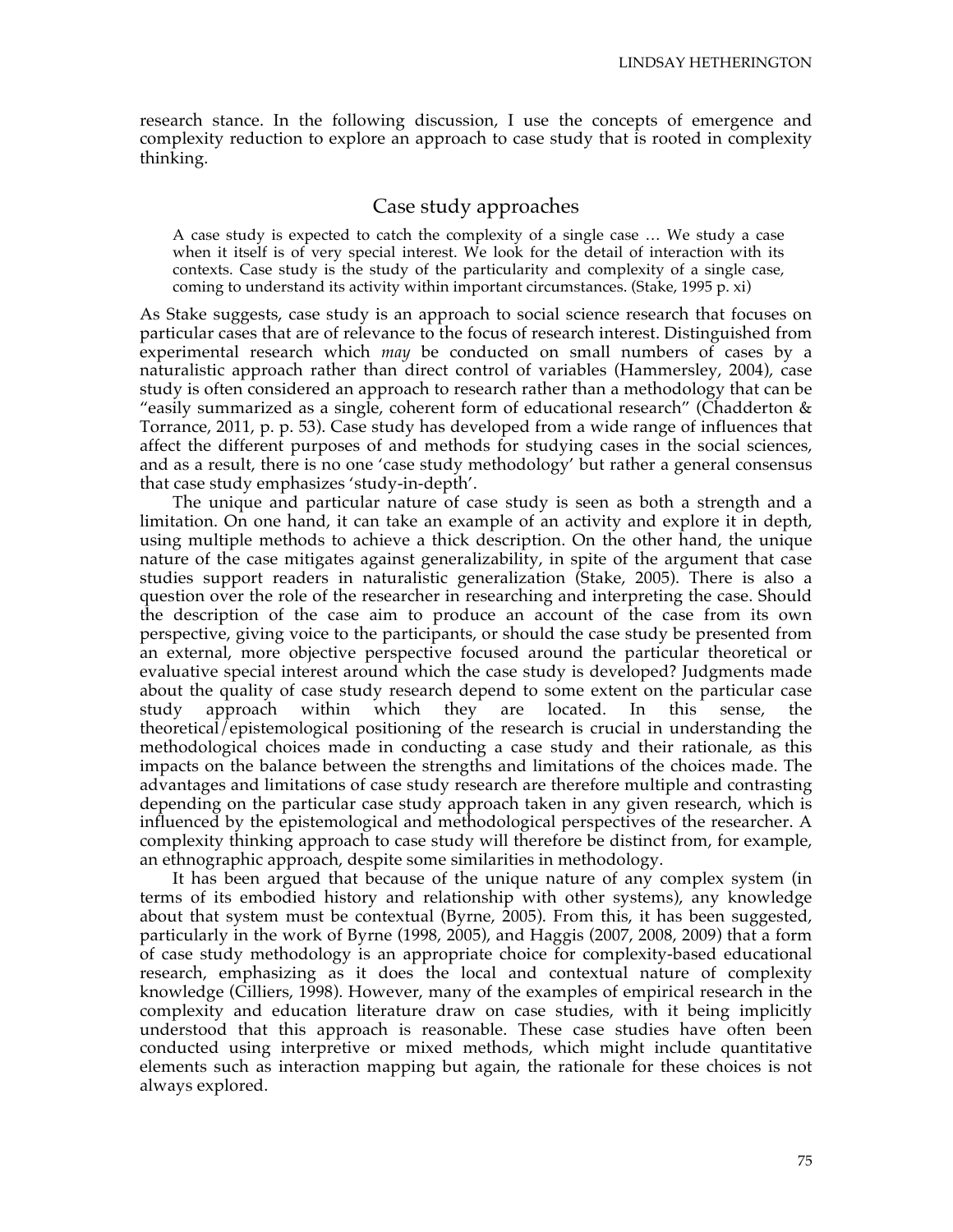Texts advising on case study as a research approach suggest that a range of methods can be used to collect information about the case. Sources of data might include interviews, documents, observations and questionnaires conducted both within and beyond the physical location of the case (Stake, 1995). In educational research, case study tends to focus on a "disciplined, qualitative mode of inquiry", making use of "naturalistic, holistic, ethnographic, phenomenological and biographic research methods" (Stake, 1995, p. xi). Such a use of a range of interpretive methods is a logical one, but acknowledging complexity suggests one to pay attention to the ways in which these methods afford insight into the relations and interactions within the case, and also to the temporal influences within the case. However, Hitchcock and Hughes (1995) suggest that case studies are distinguished less by their methodologies than by the subjects of their inquiry and that they are particularly valuable when the researcher has little control over events. Authors have categorized case studies in various ways, often based on the reason for undertaking the study as much as any difference in method<sup>4</sup>. For example, case study might be used to describe and understand a particular case, or to develop conceptual categories and link to theory, or to illustrate in depth some issues derived from larger-scale analysis. In the context of complexity theory, the approach to case study might be defined as descriptive and exploratory, since the effort is oriented towards exploration of the 'present' in order to enable the creation of something new.

In the following, I discuss the potential of an approach to case study based on a complexivist epistemology, exploring how complexity thinking might influence the methodological choices made in taking such an approach that are both similar to and distinct from other case study approaches. The discussion is illustrated using an example of a case study conducted from this perspective, into curriculum change in one school, and makes use of the key concepts of emergence and complexity reduction introduced earlier.

# Complexity thinking and case study

The way in which case study can be taken up as a methodological approach related to complexity requires careful thought, as complexity offers the potential to re-think common research methods and strategies as a result of its particular ontological and epistemological base, thus influencing the research design, methods, and analytical or interpretive techniques that might be considered. The discussion of complexity thinking and case study in this paper focuses on a number of key areas that highlight aspects where complexity thinking entails particular research decision-making in the pursuit of case study. These are *causality*, *boundary-setting,* and *researcher location,* based on key areas of discussion within case study research considered by Gomm, Hammersley and Foster (2000, chapter 12). For each element of discussion, I illustrate the principles considered with reference to a piece of case study research conducted using the complexity thinking perspective outlined earlier in this paper. The data collection for this case study took place over three years and was undertaken for a research project which aimed to explore the introduction of a new, flexible learning to learn based curriculum for 11-12 year olds in one school. The curriculum, called "Opening Minds", was introduced in response to the teachers' perceived need for students to develop their skills as learners and I was interested in particular in how both Opening Minds and science teachers responded to the apparent flexibility experienced as a result of changes to national policy. I was also interested in exploring how the complexity theoretical

4  $<sup>4</sup>$  For example, Yin (1984) identifies exploratory, descriptive and explanatory case studies;</sup> Merriam (1988) categorizes descriptive, interpretive and evaluative case study; Stenhouse (1985) identifies case studies that are ethnographic, action-research, evaluative or educational; and Stake (1994) separates case study into three types, intrinsic, instrumental and collective.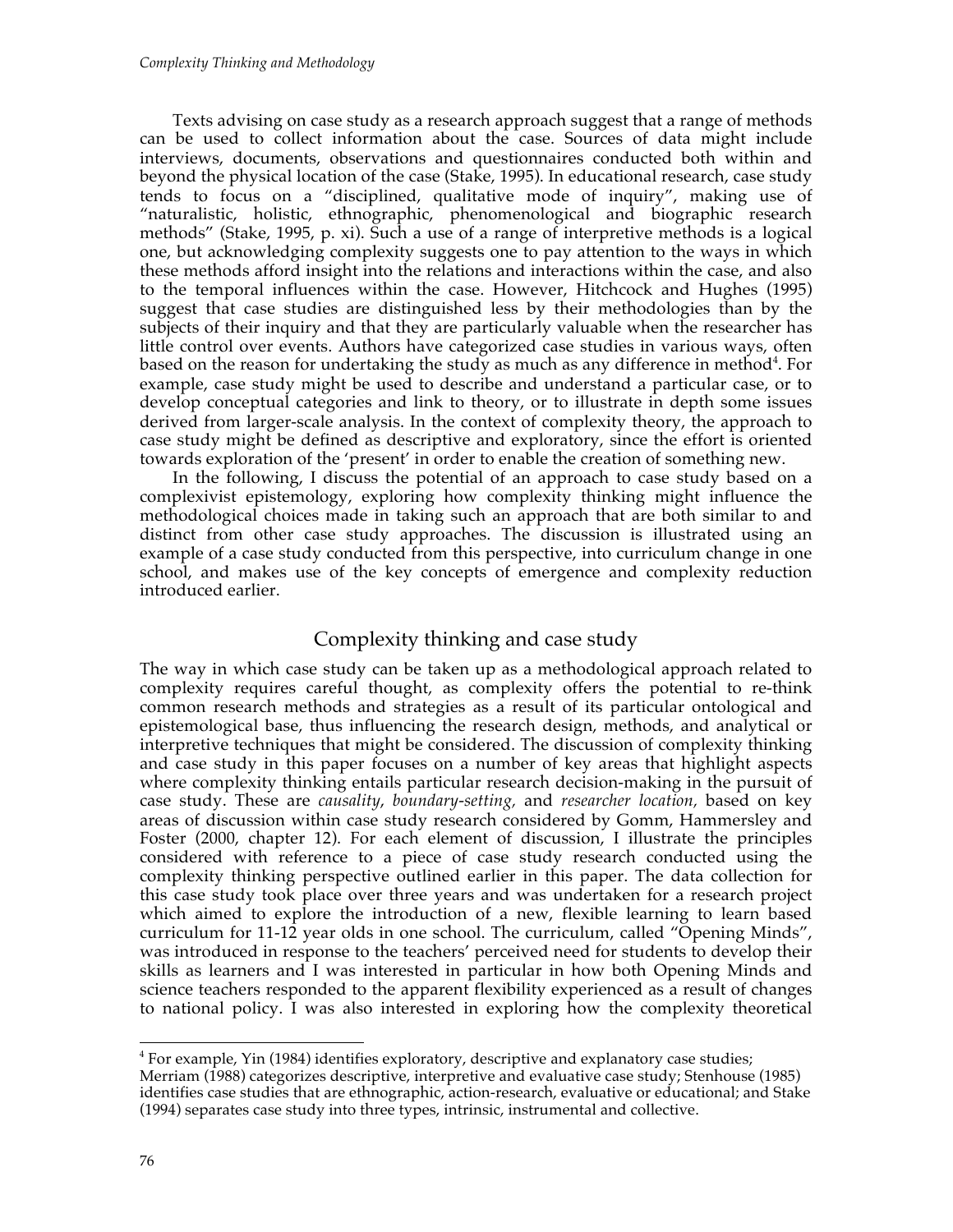perspective of Osberg and Biesta (Biesta & Osberg, 2007; Osberg & Biesta, 2007) could be used as a lens to explore these issues given that the flexibility of the new curriculum *appeared* to have the potential to respond to complexity's challenge to the traditional epistemology of schooling<sup>5</sup>. In this paper, theoretical considerations are shown in standard font, with discursive illustration shown in italics, for clarity.

#### *Causality*

In case study research, it has been suggested that one advantage of case study is that they allow the exploration of causal processes as a result of study in depth over a period of time, though approaches to such exploration of causality can differ. For example, some argue that causal chains within case study could potentially be identified through comparative analysis, whereas others argue that a narrative approach which recognizes the multiple pathways by which an outcome *could* be reached is a crucial element of case study (Gomm et al., 2000). In complexity thinking, the dynamic nature of complex systems and the concept of emergence mean that it is impossible within this framework to ignore the importance of *change* and *time,* which ties closely to this debate in case study research. Paying attention to the dynamic nature of a complex case study does not mean that it is possible to easily discern cause and effect or be able to use descriptions of system trajectories to be able to predict future behavior (Haggis, 2008). As a result of the multiplicity of interactions and feedback within a case, and the non-linear causality within complex systems, one could argue that in a complex case study, the narrative rather than comparative approach to case study is likely to be more appropriate. However, in addition to this, the concept of strong emergence (which argues that prediction is not only difficult but inherently impossible in a complex system) means that case studies of such complex systems cannot enable prediction of future behavior. This does not mean that such descriptive and exploratory case studies of complex systems have no research value, however, since the exploration of the emerging present of a system through time can help us think about the *processes* within the case, with a view not to gaining answers about how *this* case *will* proceed, or indeed about how *all* such similar cases may proceed, but instead with a perspective of openness to possibility for the creation of new knowledge, rethinking cases, and taking ideas in new directions. This is linked to the notion of the location and role of the researcher in the exploration of complex cases, which I consider later in this paper.

The importance of change over time in exploration of a complex case study entails a longitudinal research design. However, further questions about the methods used to explore the case remain. One possible approach to managing both the need to explore a case in depth, over time, that is responsive to emergence within the case is through the use of responsive multiple methods, such as advocated by Kincheloe and Berry (2004) in their interpretation of *bricolage*, or by Law (2004) in his "method assemblage". Both of these approaches argue for an inclusive and responsive approach to method that is better able to deal with the uncertainty and complexity of real-world systems in a way maintains research rigor. Kincheloe's approach is characterized by an openness to possibilities, the need to re-read and reflect on data from a range of viewpoints, and the introduction of different methods or tools as one moves deeper into the complex web of study (Kincheloe, 2001, 2005). The *bricolage* approach has been subject to critique by those who feel it lacks theoretical clarity and in-depth skill in a given discipline, but Kincheloe and Berry (2004) argue that it is in fact *not* an avoidance of the question of rigor and quality. Instead, they suggest that the ability to respond to the emergent data and to open spaces for thought is exactly what would be *required* for rigor and quality in

<sup>-&</sup>lt;br>5  $5$  Of necessity, only excerpts and illustrations from the research can be used in this paper. For more detailed consideration of the substantive and methodological issues encountered, please see Hetherington (2012).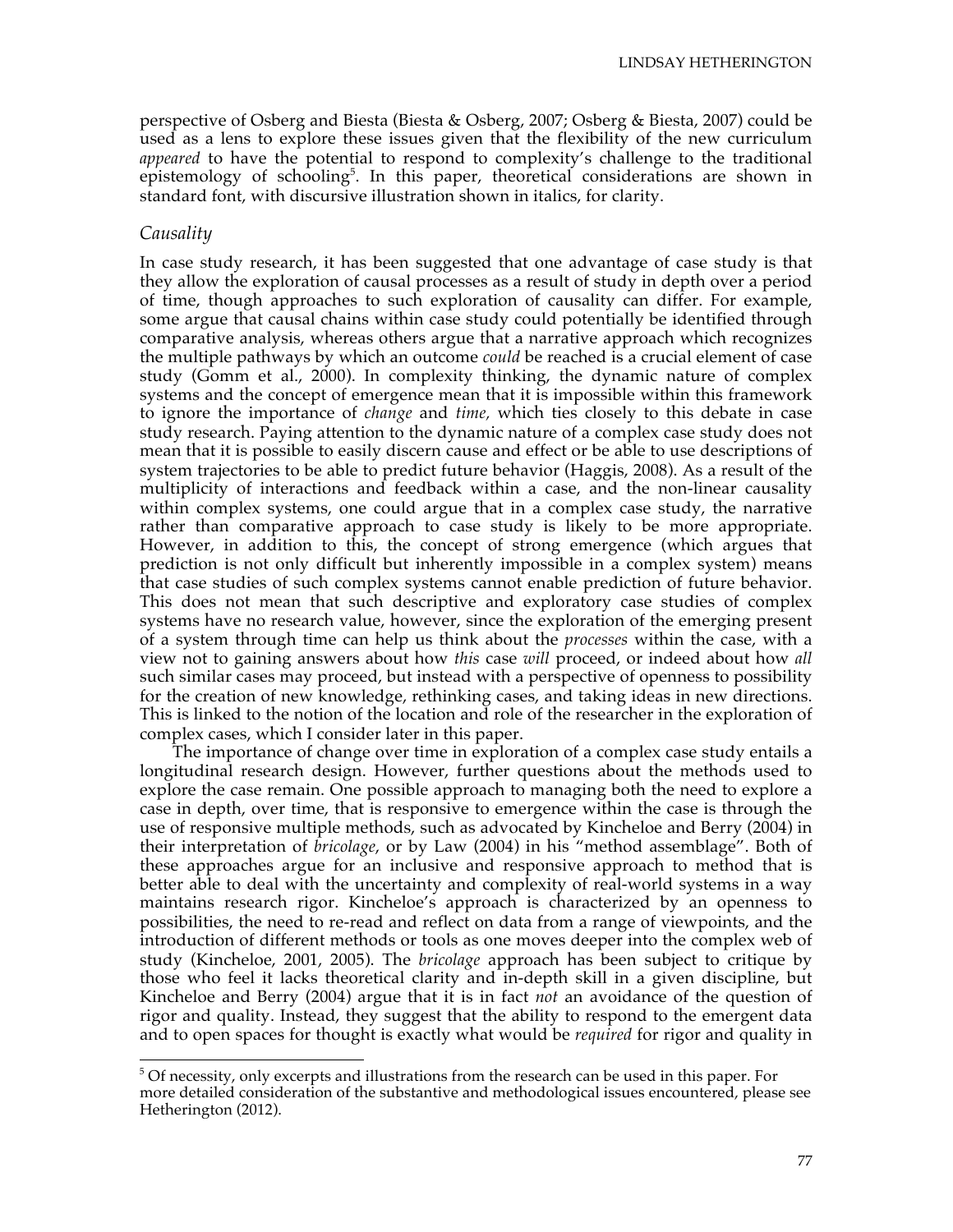researching the complex social world. From a complexity perspective, one could argue that *bricolage* embraces both order and disorder in a way that ties closely to a complexivist interpretation of education (Alhadeff-Jones, 2012). Despite not being explicitly framed from a complexity theoretical position, Kincheloe and Berry's argument clearly demonstrates complexivist sensibilities and I believe that such an approach enables the researcher to explore issues related to causality and emergence in a complex case study from clear methodological ground.

*In my Curriculum Change case study, I chose to adopt a bricolage approach to enable me to respond to emergent developments within the case as I worked within it. The research was conducted over three years, and although I was limited in the time I was able to spend there (this was not an ethnographic study), I returned to the school several times per term over the course of each school year. In order to enable me to adapt my methods to the emerging case study, I began with three principle methods, which I felt would allow me to gain a broad picture of the case – interviews, observations and questionnaires. I interviewed teachers and students individually, observed Opening Minds lessons, and used a broad questionnaire with attitude scales and openended questions for both staff and students. These strategies are not unusual in case study research, and nor is the ongoing reflection on the data collected as a result and the use I made of a research journal. One issue was that these methods could only provide a snapshot of the case at a particular time, so it was necessary to include questions that would elicit participants' perspectives of the past, present and future of the case. Also, given the focus on complexity thinking, I needed to ensure that I could respond to the changing case. This meant that I began to adopt alternative methods when it appeared that I needed more information about an emerging aspect of the case. For example, in my initial data it appeared that creativity and reflection were key foci of the new curriculum from the teachers' perspective, but how this was enacted in practice was unclear within my observations. I therefore adopted two further approaches to explore this issue: exploration of the students' work in lessons, and interviews with focus groups of students. A second example involved a move to observation of teacher professional development in relation to the Opening Minds curriculum, as the sense of what the Opening Minds curriculum entailed and the pedagogy associated with it appeared to be increasingly constrained over time. I therefore gained access to observation of teacher in service training over two years as a way of accessing a different perspective on this question.* 

As highlighted by Haggis (2008) and in the above discussion, the interactions and feedback loops within complex systems suggest that exploration of a case in order to construct a narrative involves attempting to map interactions and relationships within the case, not with the aim of identifying cause and effect in order to be able to predict, but in order to achieve the richest possible picture of the ongoing processes. In a school setting, there are imposed structures which constrain the interactions (see later discussion of complexity reduction), but there are also emerging groups and relationships. This relates not only to the question of causality in case study research, but also to what is considered to be the case, the question of multiple cases, and the issue of how to draw the boundaries around the case. I now turn to explore this element in more depth.

# *Case boundaries*

Chadderton and Torrance (2011) highlight a number of varying ways in which case study has been used in social science, stating that:

What is common to all approaches is the emphasis on study-in-depth; but what is not agreed is where to draw the boundaries of the case, and the extent to which the researcher can produce a definitive account of 'the case', from the outside, so to speak, rather than a series of possible readings of 'the case' from the inside. (Chadderton & Torrance, 2011, p. 53)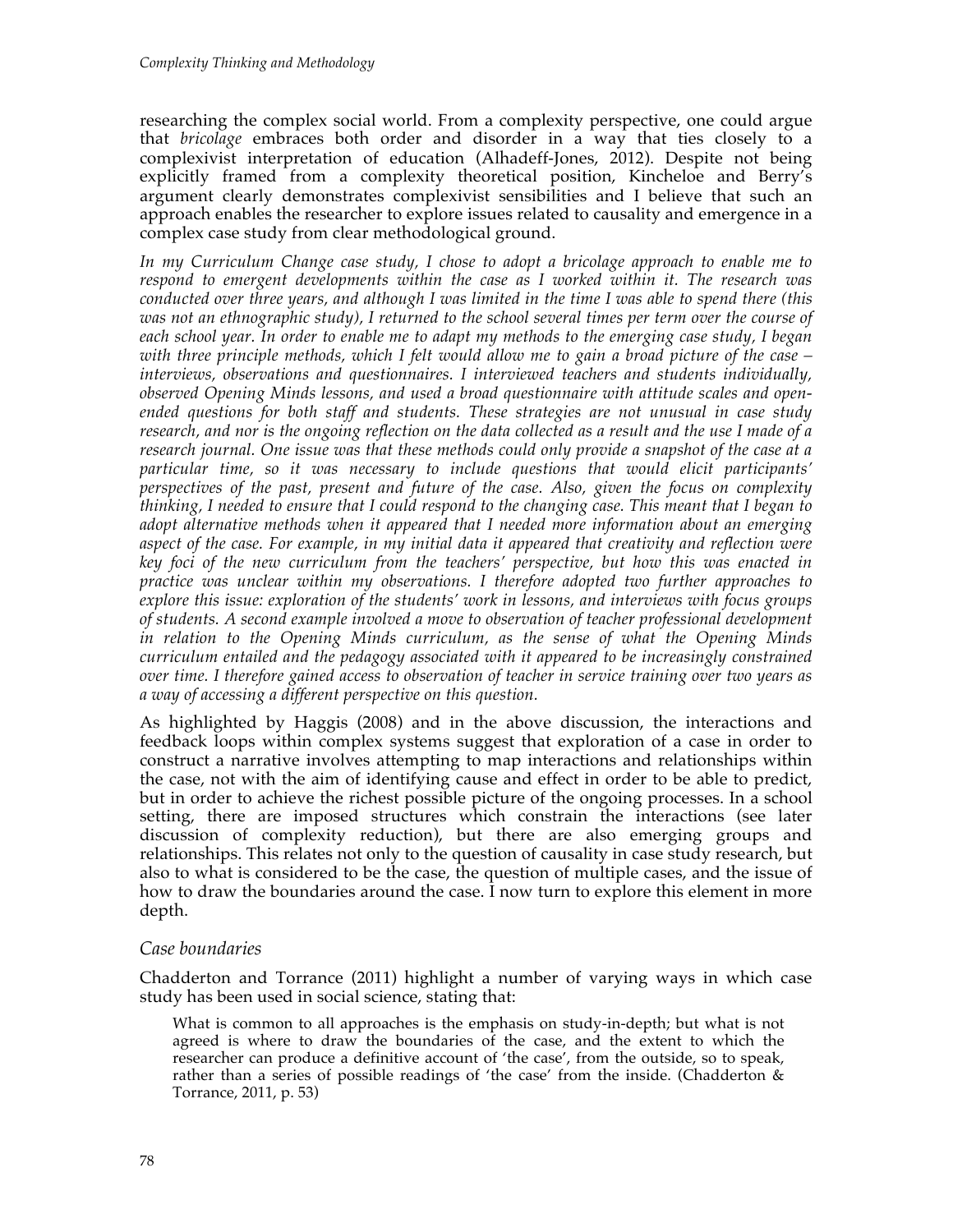This suggests that within a case study approach, particular ways of identifying boundaries and locating the researcher in the case, and therefore the particular type of case study conducted, is flexible and dependent on the theoretical basis of the research. Part of the problem in defining the case in complexity-theoretical research stems from the open, unbounded nature of a complex systems perspective, and relates to the problem of complexity reduction. Choosing boundaries to set around a case entails focusing in on particular aspects and thus excluding other aspects and therefore reducing the complexity of the case. Seeing the world from a complexity perspective involves viewing it as a network of multiple, connected, open systems which can vary dramatically due to their unique trajectories of emergent development and unique interactions with other, larger systems. It also means that however the case is bounded, the multiple interactions and connections with systems beyond that defined as the case make it impossible to set limits on the research due to the infinite range of interactions that impinge on the case itself. Equating a particular complex system with a particular case appears to be a reasonable strategy (so long as one is confident that the case can reasonably be seen as a complex system), bearing in mind that a complex system has a "dynamic coherence" (Davis & Sumara, 2006, p. 100) even if it doesn't have clearly defined boundaries. Defining any complex system as the case, which is the focus of research implicates the researcher in setting boundaries on the research because of the interwoven and complex nature of multiple connections and interactions between complex systems. As Byrne puts it: "What is a system of interest at any point in time is defined by observation and action. Boundaries depend on what we are looking for and at. This is not to say that boundaries are arbitrary, relative or unreal" (Byrne, 2005, p. 105). Whether the boundaries placed follow patterns that exist in the complex systems in the real world or not, the necessity of locating a focus of interest and setting boundaries on what will be included in the research is an act of complexity reduction that locates the research within the research field *and* in the system that is researched which, along with the developing research, may emerge differently as a result of engaging with that research.

Chadderton and Torrance's approach to case study is to consider a definition of case study that combines a focus on policy with a specific location. This creates a focus on the social construction of the case rather than on individuals as cases, where the study of individuals is then carried out from the position of asking what 'the case' looks like from that individual's point of view. Using the complexity thinking approach considered in this paper, we can extend this argument to collectives as well as individuals. This is an interesting approach to case study in relation to complexity theory for two reasons. Firstly, it is compatible with a notion of nested levels in the complex system that is the location of the case, and is also compatible with the notion of multiple, interacting perspectives. Secondly, the idea of coherence around a policy focus is a useful way of creating boundaries around the research to enable the case study to proceed, as it allows the case to incorporate multiple interacting complex systems and avoids the problem that "too often in the past the boundaries of the case have been assumed to be coterminous with the physical location of the school" (Chadderton & Torrance, 2011 p. 54). From a complexity perspective, the school might constitute a complex system at a given moment in time, but the assumption is that each complex system is embedded in and interacting with others, in a dynamic trajectory in time. Whilst one could construct the boundaries of the complex system and the case as the same, such that a complex system *could* be taken as a case, it does not necessarily have to be so. Morrison's discussion of the implications of complexity for educational research takes a similar direction, though he is not explicitly discussing a case study methodology. For Morrison, complexity theory:

*… suggests that the conventional units of analysis in educational research (e.g., individuals, institutions, communities and systems) should merge, so that the unit of analysis becomes a web*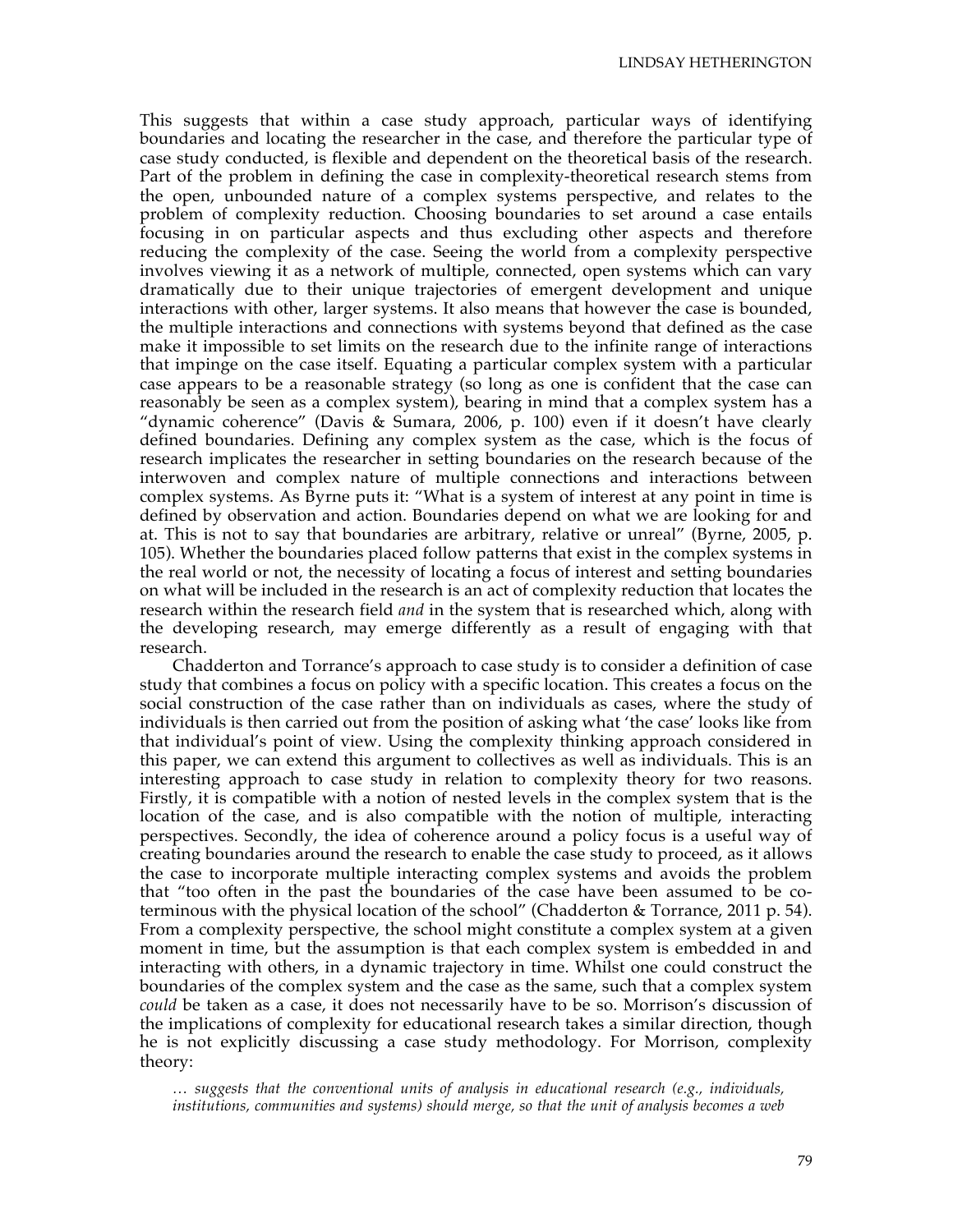*or ecosystem (Capra, 1996, p. 301), focused on, and arising from, a specific topic or centre of interest (a 'strange attractor') (Morrison, 2008, p. 28).* 

Cohering the notion of the 'case' around a concept of a developing curriculum, for example, facilitates the sketching of boundaries around the 'case study', albeit temporary and shifting ones, that is linked to the area of exploration that is the focus of the research.

*Following this suggestion, I chose to focus my case study on one school's particular response to changes to the national curriculum which enabled them to adopt and design a new 'Opening Minds' curriculum, based on the Royal Society of Arts' Opening Minds principles (RSA, 2008- 2012), thus focusing the case study on a key policy perspective within one specific location. However, although this was my 'case', I also adopted an approach in which I needed to consider not just the perspectives of individual teachers and students in relation to the Opening Minds curriculum, but also how common school groupings such as classes, year groups, the Opening Minds teaching team, the science teaching team, and the staff body interacted with each other and the changing curriculum. I chose to adopt and approach that used a 'multiple case' perspective within this larger case study, where I chose to view individuals and groups as interacting 'cases' in order to help me organize my thinking. Seeing groups as 'complex cases' that learn, adapt and change alongside individual perspectives formed part of my exploration of the complexity of my case study, specifically informed by a complexity thinking framework. Figure 1 shows one of the hyperlinked 'case maps' I used to think about group and individual interactions within the case study as a whole. These maps were used during my ongoing collection and exploration of the data to highlight relationships and interactions as I coded qualitative data, to group and regroup data and emerging perspectives over time, and to consider the influence of pre-existing school structures alongside more self-organizing individual and group relationships in relation to the developing curriculum and pedagogy.*



Figure 1: Case diagram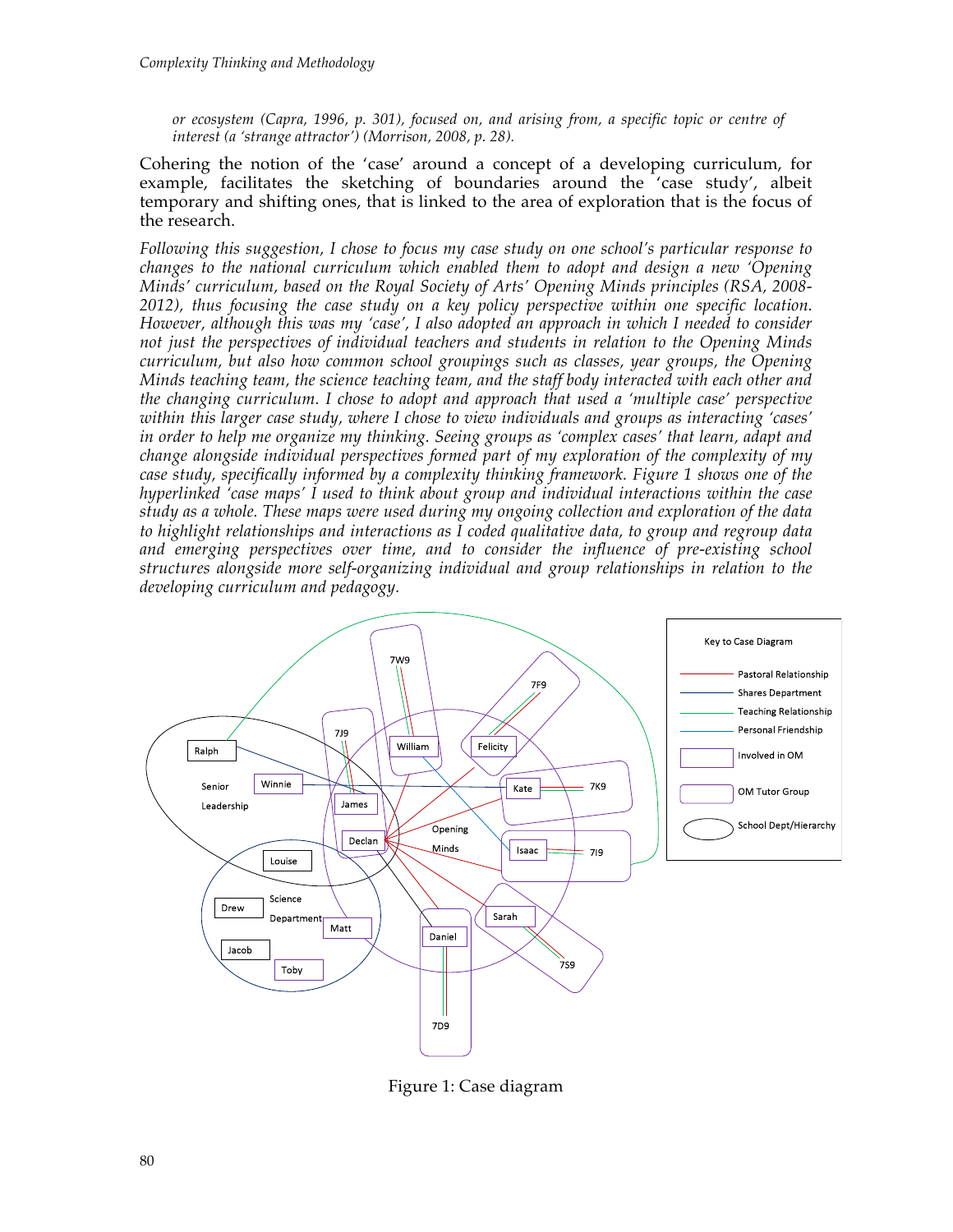*I also made use of the insight from complexity thinking that breaking down a complex system into smaller analytical elements does not in fact make it any simpler (Cilliers, 1998; Davis & Sumara, 2006): individuals are complex system by themselves and their response to curriculum change, for example, is not necessarily simpler than that of a class or friendship group. In my research, I made use of this insight by attempting to focus on the enactment of the new curriculum at different levels, such as the curriculum materials developed, response to this curriculum by the year group as a whole, by classes, by teaching teams and by individuals (teachers and students). In this way, I looked for both patterns and dissonance in the data, such as commonalities of response among the year group (e.g., enjoying collaborative activities) compared with differences in response by different classes (e.g., one class using the freedom inherent in the new curriculum by choosing to work in more individualistic ways).*

As the above writing in the illustrative examples of a complex case study approach shows, choices made by the researcher are a crucial aspect of any research, and this is no less important in case study. These choices may be influenced by the research focus, the changing case, and by the theoretical and epistemological perspective of the researcher. Researcher positioning in the case is of particular importance in a complexity thinking approach to case study due to the concept of complexity reduction, which I turn to next.

#### *Researcher positioning*

Within case study research, the positioning of the researcher and their role within the study is an aspect of discussion and debate. For some, an important strength of case study research is that it can represent the case authentically, on its own terms and through giving voice to the participants in the research. For others, such as constructionists, this notion can be criticized due to the impossibility of authentically presenting a phenomenon independently of one's construction or interpretation of it. Stake (1995) notes that in conducting case study, the researcher may take on multiple different roles, both consciously and unconsciously. The epistemological and theoretical positioning of the researcher therefore impacts on their choices in researching the case and in presenting that research.

The approach discussed in this paper suggests that in conducting research of a complex case study in education, the researcher must be situated within the case itself, as through interacting with the case, the emergent possibilities are altered since the case is always open to interactions within and between complex systems as cases. In conducting research, therefore, the researcher of necessity opens out the range of possible emergent trajectories, whilst at the same time closing others through the interaction of emergence and complexity reduction. As highlighted earlier, complexity can be reduced in various ways, with possible implications for emergence. An educational example might be reduction in complexity by seating students in rows, insisting they work in silence on structured tasks such as copying from the board, in contrast with a class where students work in diverse groups on open-ended questions with teacher facilitation of their exploration. Crucially however, in both of these scenarios there is still the *potential* for creativity, uncertainty and emergence, even if it might be considered less likely in the first than the second. This relates to the idea that complexity reduction *is also* a form of complexity production (Rasmussen, 2010), as any action that reduces complexity in social systems means weaving interactions together in *different* ways that have the potential to result in emergent phenomena.

Exploring education through a complexity lens therefore means paying attention to ways in which complexity is both reduced and produced in a system, and this concept is important in considering the positioning of the researcher and their role in collecting and interpreting the data gathered in case study research. In terms of methodological decision-making, this argument suggests that whilst it is necessary to *reduce* complexity in order to conduct research, the decisions taken in doing so also *produce* complexity in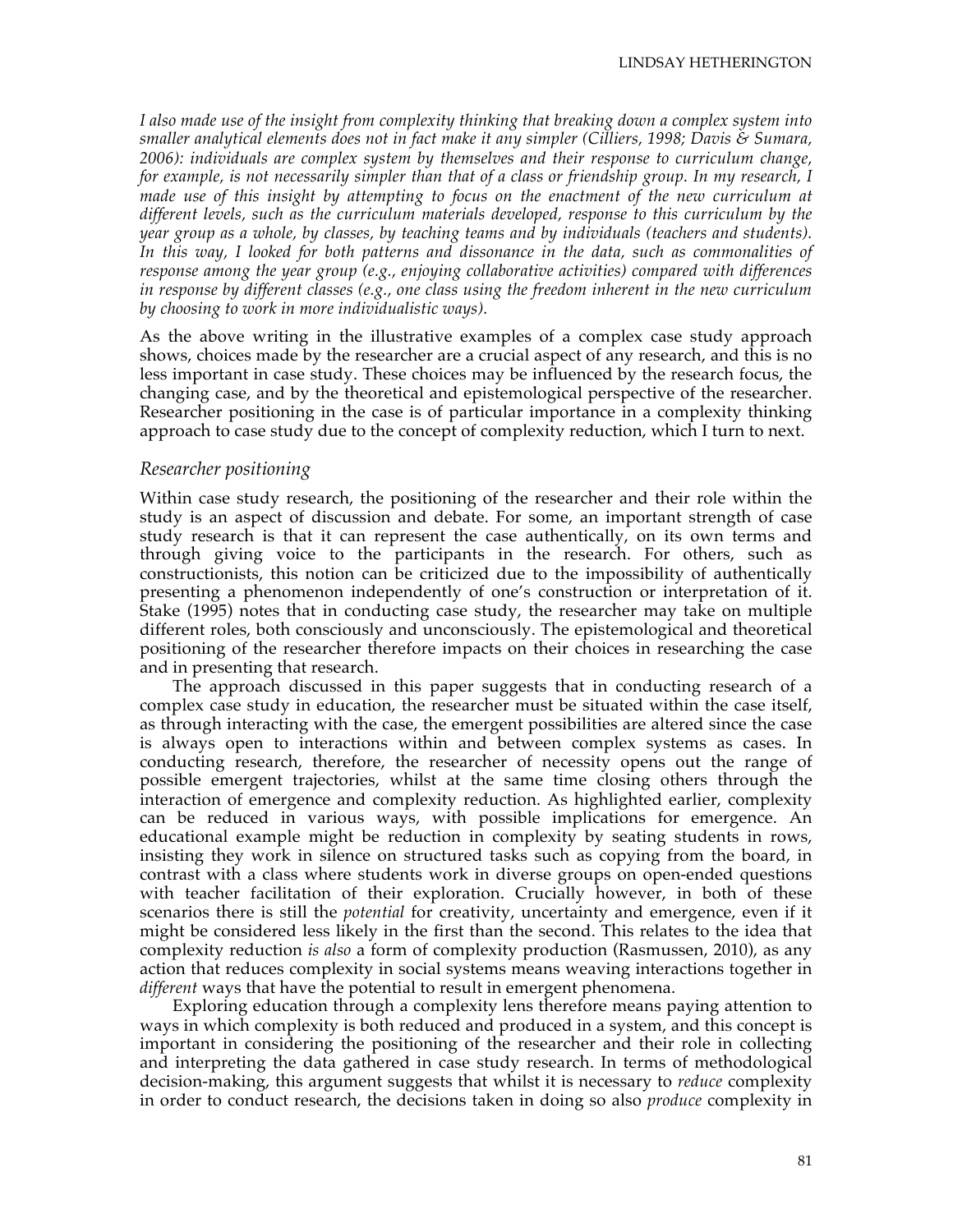different ways. The researcher is part of the research in this framing of complexity and cannot be an external observer; the role of the researcher is to interact with a real, complex world and therefore have a role in making that world through their interactions. At the same time, it is important not to attempt to reduce the complexity of the research too far as this would effectively negate the complexivist perspective employed. This leads to an approach to case study in which the researcher role is explicitly part of the case. However, this is distinct from the constructionist understanding because complexity thinking does not imply that the case does not exist until it is constructed by the researcher, but rather that the researcher *becomes part of* the emerging trajectory of the case and, through their decision-making in research and in interaction with the case, both constrain and enable the emergent possibilities for that case.

*For me, this stance necessitated an understanding that my undertaking this research involved making decisions about what and how to conduct the research that would, in my own understanding/interpretation, reduce the complexity of the system as I saw it whilst influencing*  in some ways the emerging development of the case. Numerous examples could be used to *illustrate this, and I choose just two here. Firstly, in relation to choosing research methods, I initially chose to develop an observation schedule that was designed to help me focus the research on areas of interest while maintaining open space to respond to uncertainty. However, in practice I found this too constraining to use, finding that I was ignoring the structured element of the schedule and simple taking notes, so I moved to keeping open-ended field notes. This decision meant that during the research, I was both reducing and producing the complexity of my interpretation of the system differently as the research continued. Secondly, I found myself facing choices over how much to engage in discussion with teachers over the complexity perspective I was using in the research, and my focus of interest. At first, I was concerned that by engaging in this discussion, I would be effecting the case, thus compromising the authenticity of my study, but could not see a way to avoid doing so given that of necessity I needed to interact with the teachers and students to conduct the research. As I began to accept that from a complexity thinking perspective, this problematic was not in fact a problem, as my purpose was not to simply describe the case as though I was not there, but to become part of the complexity of the system and track the emergence of the curriculum with my role within it acknowledged. In doing so, I was able to engage in richer discussions with both teachers and pupils about the changing curriculum, and particularly the role of open-endedness alongside constraint, in ways that contributed to the development of the case as the teachers themselves began to engage in researching the curriculum from this and other perspectives in different ways than they otherwise might, in preparation for accreditation of their use of Opening Minds by the Royal Society of Arts. In this way, my role, though that of a researcher, moved closer to an action research perspective that has been discussed as an important means of conducting research rooted in complexity thinking (Phelps & Hase, 2002).* 

# Summary

In discussing a complexity thinking approach to case study, I have used concepts of emergence and complexity reduction to illustrate the combination of both of these elements in the conduct of case study research. The use of case study described above enables the researcher to maintain a sensitivity to the open-ended and emergent within a case whilst at the same time acknowledging that in schools, and in research, processes of complexity reduction are ongoing. I have argued that a particular complexity thinking perspective has implications for the conduct of educational research, and that case study is one possible research approach to the exploration of complex systems in education that has rich potential.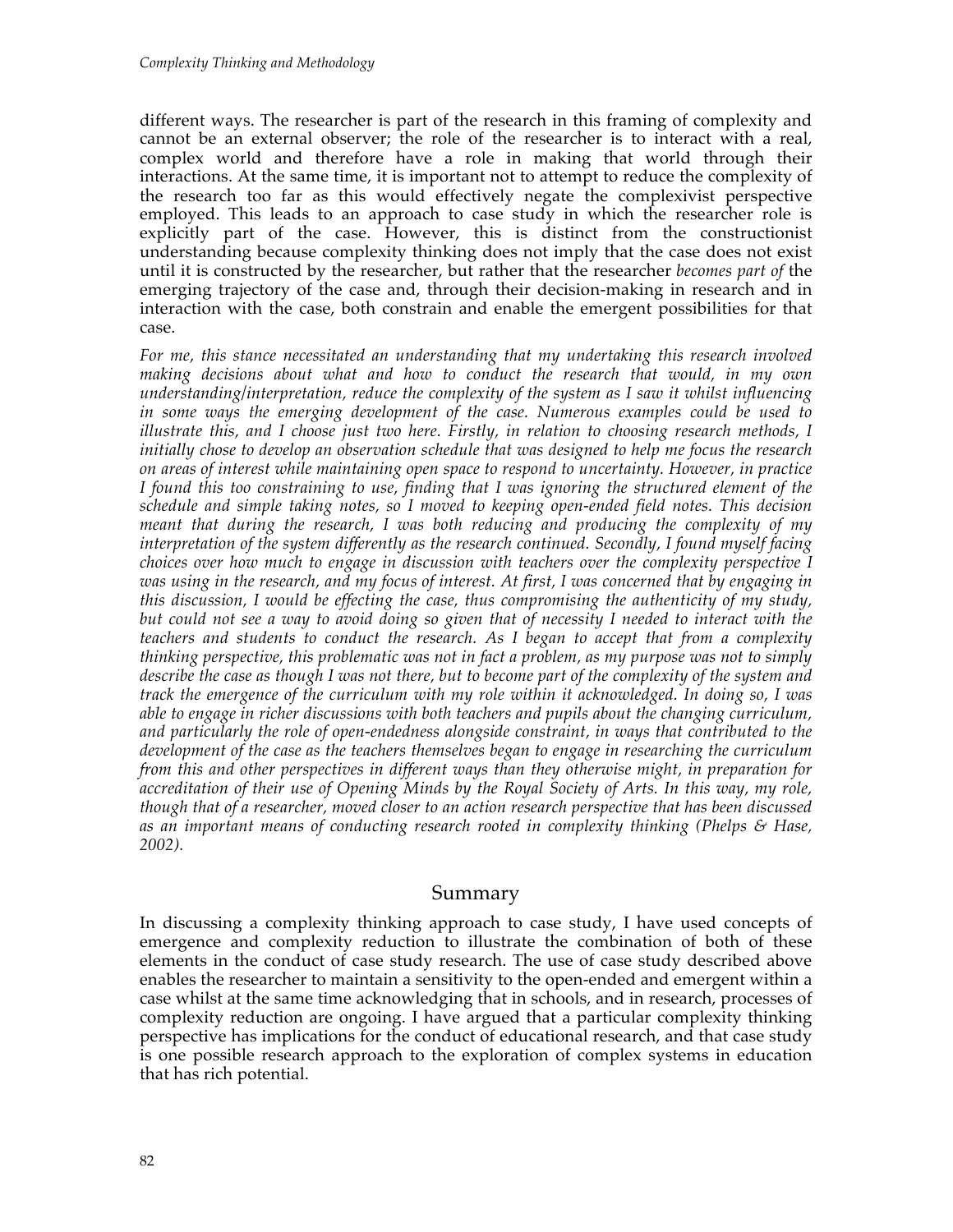In any case study research, the epistemological commitments of the researcher impact on the decisions made about the conduct of research, despite case study approaches having in common a focus on study-in-depth around a particular area of interest. I suggest that a complexity thinking approach to case study can be viewed as distinct from, though similar to, other case study approaches, drawing out particular distinctions in relation to key debates about causality and prediction, setting the boundaries of the case, and the positioning of the researcher in relation to the case. The theoretical discussion in this paper, combined with some illustrative examples drawn from a 'complexity thinking case study', therefore aimed to provide insight for researchers considering using case study from a complexity theoretical perspective to explore classroom practice. It also aimed to identify, for those familiar with case study but less so with complexity theories, ways in which such an approach might offer an alternative conception of case study research that may be of interest. In summary, the result of the arguments presented in this paper is a research approach, which attempts to cohere the research around a particular topic without closing down the 'goals' of the research (as complex systems are open-ended); which is focused on particular levels of emergence that are of interest and explored through particular techniques deemed appropriate for those interests and levels; in which the researcher is a part; and in which the research remains open to unanticipated paths which may emerge in the course of the research<sup>6</sup>.

#### References

- Alhadeff-Jones, M. (2008). Three generations of complexity theories: Nuances and ambiguities. *Educational Philosophy and Theory, 40*(1), 66-82.
- Alhadeff-Jones, M. (2012). Learning disorders: From a tragic to an epic perspective on complexity. *Complicity: An International Journal of Complexity & Education, 9*(2), i-vi.
- Biesta, G. (2010). Five theses on complexity reduction and its politics. In D. Osberg & G. Biesta (Eds.), *Complexity theory and the politics of education* (pp. 5-13). Rotterdam: Sense.
- Biesta, G., & Osberg, D. (2007). Beyond re/presentation: A case for updating the epistemology of Schooling. *Interchange, 38*(1), 15-29.
- Byrne, D. (2005). Complexity, configurations and cases. *Theory, Culture & Society, 22*(5), 95-111.
- Chadderton, C., & Torrance, H. (2011). Case study. In B. Somekh & C. Lewin (Eds.), *Theory and methods in social research* (pp. 53-60). London: Sage.
- Cilliers, P. (1998). *Complexity and postmodernism: Understanding complex systems*. New York: Routledge.
- Cohen, L., Manion, L., & Morrison, K. (2007). *Research methods in education* (6th Edition ed.). London and New York: RoutledgeFalmer.
- Davis, B., & Sumara, D. (2006). *Complexity and education: Inquiries into teaching, learning and research*. Mahwah, NJ: Lawrence Erlbaum Associates.
- Fenwick, T. (2010). Normalising standards in educational complexity: A network analysis. In D. Osberg & G. Biesta (Eds.), *Complexity theory and the politics of education* (pp. 57-67). Rotterdam: Sense.
- Frelin, A., & Grannas, J. (2010). Negotiations left behind: in-between spaces of teacher-student negotiation and their significance for education. *Journal of Curriculum Studies, 42*(3), 353-369.
- Gomm, R., Hammersley, M., & Foster, P. (Eds.). (2000). *Case study methods: Key issues, key texts*. London: Sage.
- Haggis, T. (2008). Knowledge must be contextual: some possible implications of complexity and dynamic systems theories for educational research. *Educational Philosophy and Theory, 40*(1), 158- 176.
- Hammersley, M. (2004). Case study. In M. S. Lewis-Beck, A. Bryman & T. F. Liao (Eds.), *Encyclopedia of social science research methods.* (pp. 93-95). Thousand Oaks, CA: Sage.
- Hetherington, L. (2012). *"Walking the line between structure and freedom": A case study of teachers' responses to curriculum change using complexity theory.* (Doctor of Philosophy), University of Exeter, University of Exeter. Retrieved from http://hdl.handle.net/10036/3868

6  $6$  Such unanticipated paths that might be followed have been discussed in some complexity and education literature as 'lines of flight', or 'rhizomes', following the work of Deleuze and Guattari. This work has not been directly taken up in this paper due to lack of space.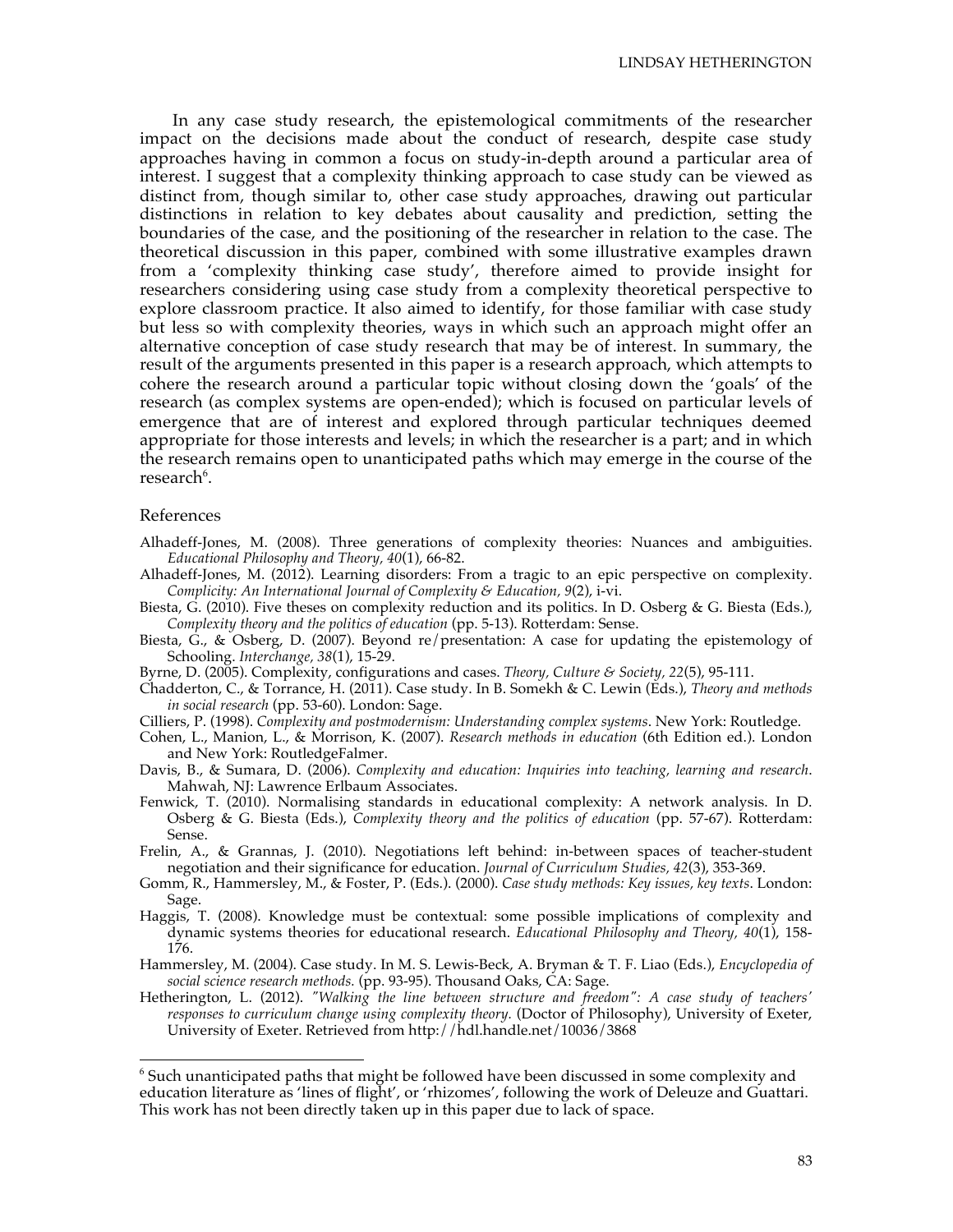Hitchcock, G., & Hughes, D. (1995). *Research and the teacher* (Second Edition ed.). London: Routledge.

- Kincheloe, J. (2001). Describing the bricolage: Conceptualizing a new rigor in qualitative research. *Qualitative Inquiry, 7*(6), 679-692.
- Kincheloe, J. (2005). On to the next level: Continuing the conceptualization of the bricolage. *Qualitative Inquiry, 11*(3), 323-350.
- Kincheloe, J., & Berry, K. (2004). *Rigour and complexity in educational research: Conceptualizing the bricolage*. Maidenhead: Open University Press.
- Kuhn, L. (2008). Complexity and educational research: a critical reflection. *Educational Philosophy and Theory, 40*(1), 177-189.
- Law, J. (2004). *After method: Mess in social science research*. London: Routledge.
- McCall, L. (2005). The complexity of intersectionality. *Signs: Journal of Women in Culture and Society, 30*(3), 1771-1800.
- Merriam, S. B. (1988). *Case study research in education*. San Francisco, CA: Jossey Bass.
- Morrison, K. (2008). Educational philosophy and the challenge of complexity theory. *Educational Philosophy and Theory, 40*(1), 19-34.
- Osberg, D. (2005). *Curriculum, complexity and representation: Rethinking the epistemology of schooling through complexity theory.* (Ph.D Educational Theory), The Open University, Milton Keynes.
- Osberg,  $\ddot{D}$ . (2008). The logic of emergence: An alternative conceptual space for theorizing critical education. *Journal of the Canadian Association for Curriculum Studies, 6*(1), 133-161.
- Osberg, D., & Biesta, G. (2007). Beyond presence: Epistemological and pedagogical implications of "strong" emergence. *Interchange, 38*(1), 31-51.
- Osberg, D., Biesta, G., & Cilliers, P. (2008). From representation to emergence: complexity's challenge to the epistemology of schooling. *Educational Philosophy and Theory, 40*(1), 213-227.
- Phelps, R., & Hase, S. (2002). Complexity and action research: Exploring the theoretical and methodological implications. *Educational Action Research, 10*(3), 507-524.
- Pinar, W. F., & Irwin, R. L. (Eds.). (2005). *Curriculum in a new key: The collected works of Ted T. Aoki*. Mahwah, NJ: Lawrence Erlbaum.
- Rasmussen, J. (2010). Increasing complexity by reducing complexity: A luhmannian approach to learning. In D. Osberg & G. Biesta (Eds.), *Complexity theory and the politics of education* (pp. 15-24). Rotterdam: Sense.
- Richardson, K., & Cilliers, P. (2001). What is complexity science? A view from different directions. *Emergence, 3(1), 5-22.*<br>*RSA.* (2008-2012).
- $(2008-2012)$ . Opening minds. Retrieved  $19/3/2012$ , from http://www.rsaopeningminds.org.uk/about-rsa-openingminds/
- Simons, M., & Olssen, M. (2010). The school and learning apparatus. In D. Osberg & G. Biesta (Eds.), *Complexity Theory and the Politics of Education* (pp. 79-91). Rotterdam: Sense.
- Smitherman. (2008). Bifurcations are not always exclusive. *Complicity: An International Journal of Complexity & Education, 5*(1), 125-128.
- Stake, R.E. (1994). Case studies. In N. K. Denzin & Y. S. Lincoln (Eds.), *Handbook of qualitative research* (pp. 236-247). London: SAGE.

Stake, R.E. (1995). *The art of case study research*. Thousand Oaks, CA: SAGE.

- Stake, R.E. (2005). Qualitative case study. In N. K. Denzin & Y. S. Lincoln (Eds.), *Sage handbook of qualitative research* (pp. 443-466). Thousand Oaks, CA: SAGE.
- Stenhouse, L. (1985). Case study methods. In T. Husen & T. N. Postlethwaite (Eds.), *International encyclopedia of education* (First ed., pp. 640-646). Oxford: Pergamon.
- Yin, R. K. (1984). *Case study research: Design and methods*. Beverley Hills, CA: Sage.